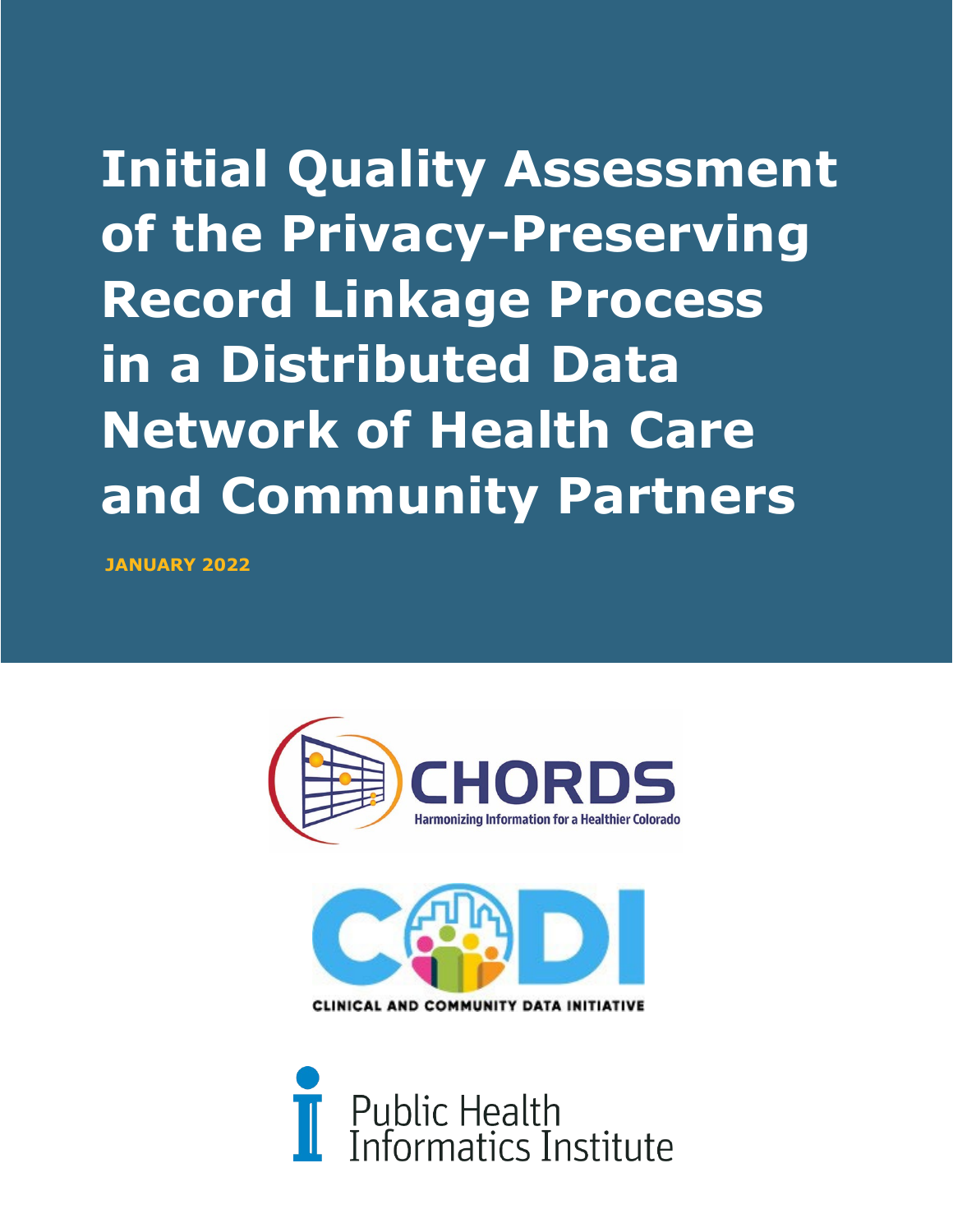# **Table of Contents**

| Appendix A: IDENTIFIER Table Fields from the CHORDS 3.5 Data Model Manual  19 |  |
|-------------------------------------------------------------------------------|--|

### **CHORDS Staff Contributing to This Report**

- Emily Bacon, Bacon Analytics and Denver Health and Hospital Authority (lead author)
- Andy Gregorowicz, The MITRE Corporation
- Kenneth Scott, formerly Denver Health and Hospital Authority
- Alexandra Tillman, Denver Health and Hospital Authority
- Nina Bastian, Colorado Health Institute
- Paul Presken, Colorado Health Institute
- Sara Schmitt, Colorado Health Institute

*This report was supported by Cooperative Agreement number 6- NU38OT000316, funded by the Centers for Disease Control and Prevention. Its contents are solely the responsibility of the authors and do not necessarily represent the official views of the Centers for Disease Control and Prevention or the Department of Health and Human Services.*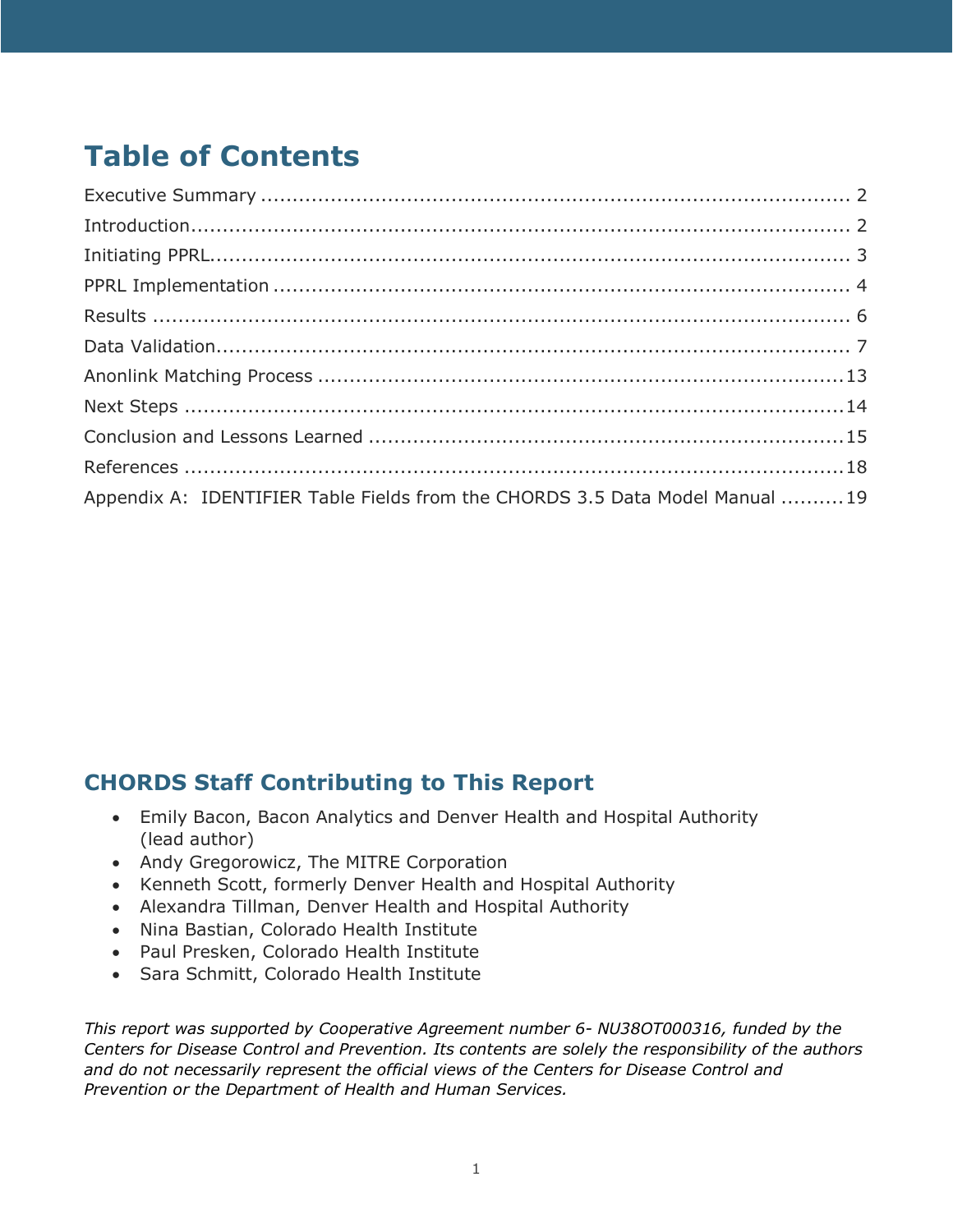# <span id="page-2-0"></span>**Executive Summary**

In 2018, the Centers for Disease Control and Prevention (CDC) funded the initial pilot of the Clinical and Community Data Initiative (CODI) in Colorado. CODI added capacity to perform privacy-preserving record linkage (PPRL) across health care and community partners, which allowed the pilot project to incorporate unique data sources of varying data quality without the exchange of personally identifiable information. This report summarizes the process and challenges for implementing CODI's PPRL solution for children ages 2-19 among three Colorado health care data partners and two community data partners, as well as findings and lessons learned from initial quality assurance (QA) efforts. Two primary lessons learned from running CODI's PPRL solution are that processing time is a limiting factor and if one data partner makes an error, all partners must rerun PPRL. Initial QA activities found low matching concordance for patient birthdates, suggesting either a data quality issue from a data partner and/or a problem in the PPRL matching process. Additional quality checks suggest that the PPRL process included a matching step, or project, that used a field with high missingness, potentially creating weak matches that drove birthdate discordance. The PPRL process is being tuned to eliminate the high missingness element and to remove redundant data to increase the accuracy of patient matches. A formal, proactive QA process for each step of CODI's PPRL solution is proposed, which could mitigate some of the challenges inherent to the PPRL process that purposefully de-identifies data.

## <span id="page-2-1"></span>**Introduction**

There is growing interest and technological capacity to link individuals across systems for a variety of uses, including the ability to link across social service<sup>1</sup> and health care organizations. $2,3$  In 2018, the Centers for Disease Control and Prevention (CDC) funded the initial pilot of the Clinical and Community Data Initiative (CODI) to add capacity to perform record linkage across health care and community partners. In Colorado, CODI is leveraging a regional distributed health data network—the Colorado Health Observation Regional Data Service (CHORDS) Network. CHORDS, which began in 2011, is a network of 14 health care and behavioral health partners across the Metro Denver region that share federated electronic health record (EHR) data for public health surveillance and research<sup>2</sup>. CODI created a unique opportunity to longitudinally link patients between three CHORDS health care data partners and two community-based organizations. Whereas CHORDS had developed a process to perform record linkage in partnership with a health information exchange<sup>4</sup>, the CODI approach to record linkage can eliminate the need to exchange personally identifiable information (PII) and incorporate non-health care data sources.

Traditional record linkage methods, also known as clear-text record linkage, use PII such as name, date of birth, gender, and address to identify the same individual across organizations. New and alternative record linkage methods, called privacy-preserving record linkage (PPRL), use a variety of techniques to obfuscate personal identifiers before data are shared externally for cross-organization record linkage. By obfuscating personal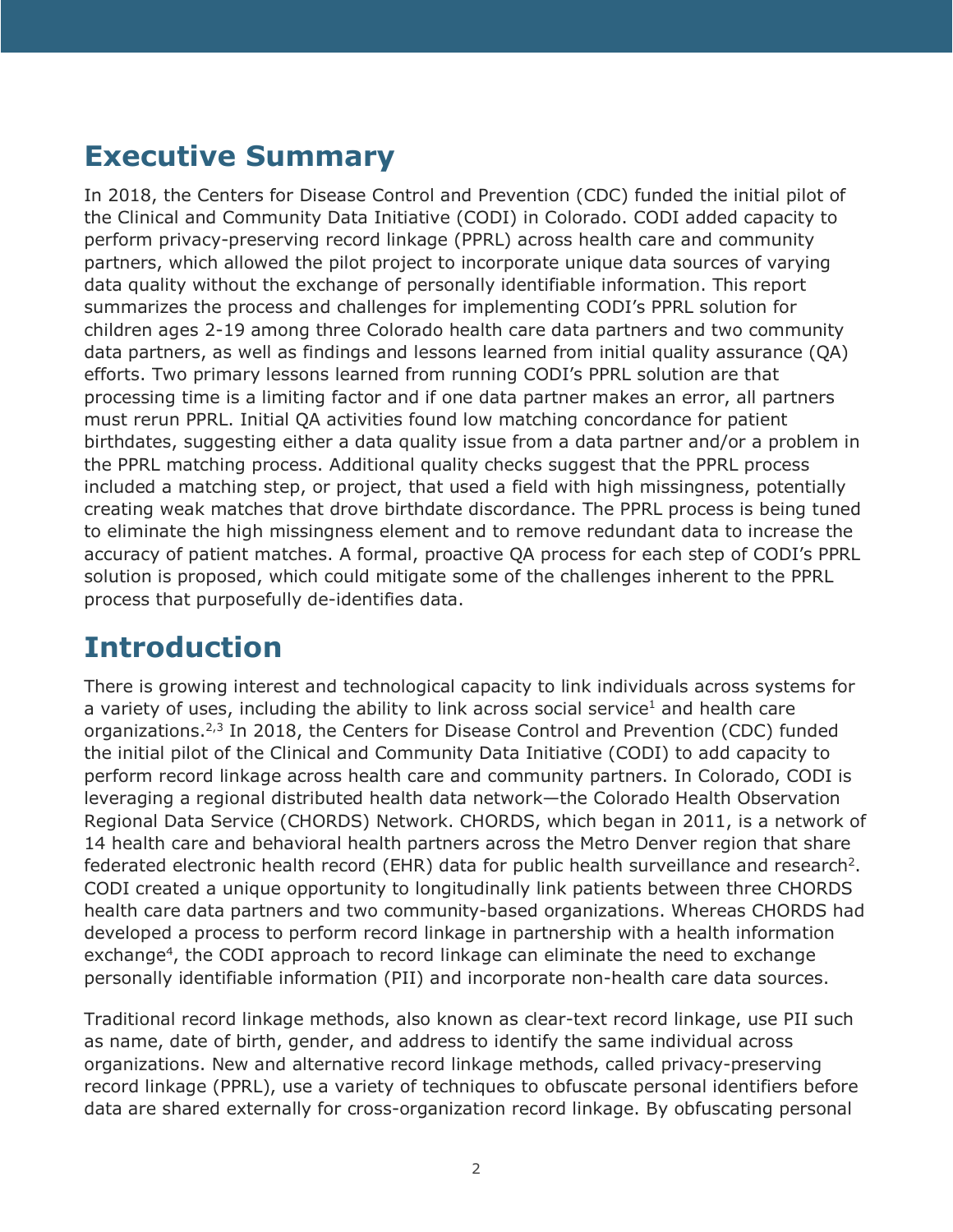identifiers, the PPRL process can protect individuals' privacy, while also enabling data to be integrated at the individual level across systems.

There are many PPRL methods that have been developed and made available through various software products. Both open-source and commercial software tools are available, though the CODI pilot prioritized open-source options to enhance future feasibility and scalability. The CODI team conducted an expansive search to select a PPRL software tool for the CODI pilot. The analysis identified 32 potential PPRL tools. After reviewing attributes of all of the tools, a performance evaluation was conducted on a synthetic data set between a commercial tool and two open-source PPRL implementations. Ultimately, anonlink<sup>5</sup> was selected because it was open source and performed similarly to the commercial tool in terms of linkage quality. Anonlink is python-based and uses Bloom filters as a method to efficiently and securely assign a unique network-wide identifier to each individual appearing in any participating data partner's records. For more information on CODI's PPRL process, an implementation quide is available.<sup>6</sup>

This report describes the process of implementing PPRL for the CODI pilot and initial quality assurance efforts. It is important to develop approaches for PPRL quality assurance to ensure that the process is as efficient and effective as possible. Efficient PPRL can facilitate more partners participating in record linkage projects, quicker turnaround to create new datasets, and reduced burden on data partners. Effective PPRL is essential to have confidence in results from linked analyses. Assessing PPRL for effectiveness is inherently difficult due to layered processes that preserve patient privacy. In other words, if PPRL preserves privacy, clear-text identifiers are not accessible for validation. In addition to a description of PPRL implementation and initial quality assessment, this report also provides next steps and recommendations for other groups interested in using the CODI PPRL process.

# <span id="page-3-0"></span>**Initiating PPRL**

Three CHORDS Network health care data partners and two community data partners piloted PPRL for CODI. The health care data partners represent large, diverse providers in the Denver Metro region, including a children's hospital, a safety-net health system, and a Health Maintenance Organization (HMO). The two community data partners included an organization that offers youth development programs that promote physical activity and wellbeing, as well as an organization that leads statewide efforts to connect families and individuals to food resources. The data coordinating center (DCC) based at the University of Colorado Anschutz Medical Campus served as the linkage agent. A linkage agent is an organization that performs linkage on behalf of data partners. The linkage agent receives de-identified PII and produces globally unique LINKIDs. Each LINKID represents an individual, and if an individual is present in multiple data partner systems, the LINKID will match across organizations. LINKIDs are provided to data owners and data partners. In turn, data owners and data partners provide the LINKIDs along with other patient information to construct longitudinal records. One of the health care data partners served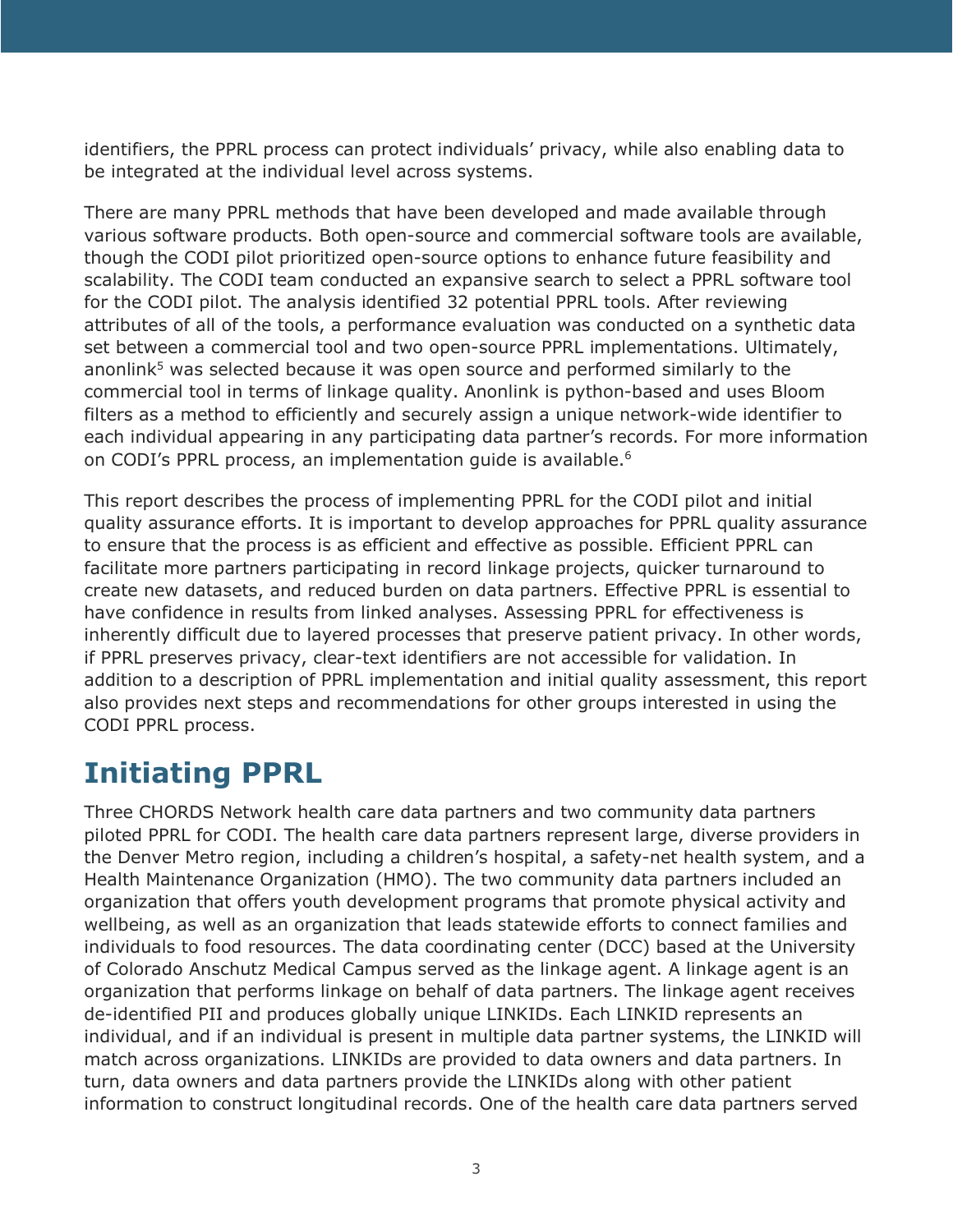as the key escrow and technical partner for the community data partners. A key escrow is an organization responsible for generating an encryption secret, called a "salt," that is used in the de-identification process. The key escrow provides the salt value to data owners and data partners securely to ensure the security of the process. CODI's PPRL solution was evaluated by an external agency to assess the protection of patient privacy throughout the record linkage process. This evaluation, called expert determination, influenced how PPRL was executed, including how long sensitive data files could be stored. All organizational roles and responsibilities established for the CODI pilot, including a master data sharing agreement, were agreed upon through a formal CHORDS governance framework.

The CODI pilot developed two use cases to motivate the development of the CODI Research Data Model, Record Linkage Data Model, and the PPRL processes.<sup>7</sup> The first use case was designed to assess longitudinal changes in a number of pediatric patients' health outcomes in order to evaluate the real-world effectiveness of pediatric weight management interventions and other community programs. The second use case was designed to calculate the deduplicated prevalence of pediatric obesity across the Metro Denver region. The initial PPRL included children aged 2-19 during an interaction with one of the health care data partners from 2016-2019. This time period was selected because several partners' data were expected to be of higher quality after 2016 than they were prior to 2016 due to their electronic health record systems.

All CHORDS Network partners have their own virtual data warehouses (VDWs) that conform to the same common data model specific to CHORDS. Since 2018, the CHORDS data model included a LINKAGE table designed to store network-wide identifiers. This table provided a framework for an analogous table in the CODI Identity Management data model.7 To implement PPRL, the CODI sites built a new table, IDENTIFIER, specified in the CODI Identity Management data model. The IDENTIFIER table stores PII for pediatric patients or program participants that can be used in the linkage process. Appendix A shows the fields included in the IDENTIFIER table. If a data partner could not populate one or more fields, it could leave those fields blank. Details on the table can be found in the PPRL implementation guide.<sup>6</sup> The IDENTIFIER table is stored separately from other tables in the VDW because it is not available to query for public health or research projects as it contains PII.

## <span id="page-4-0"></span>**PPRL Implementation**

The process to run PPRL involves nine steps outlined below. These are referenced in the results section of the report as they relate to the quality assurance process. For a more detailed description of PPRL implementation, please see the PPRL implementation quide.<sup>6</sup> CODI developed [Data Owner Tools](https://github.com/mitre/data-owner-tools) to support data partners and [Linkage Agent Tools](https://github.com/mitre/linkage-agent-tools/) to support the linkage agent (i.e., the DCC).

1. Data partners populate the IDENTIFIER table with PII for all eligible individuals.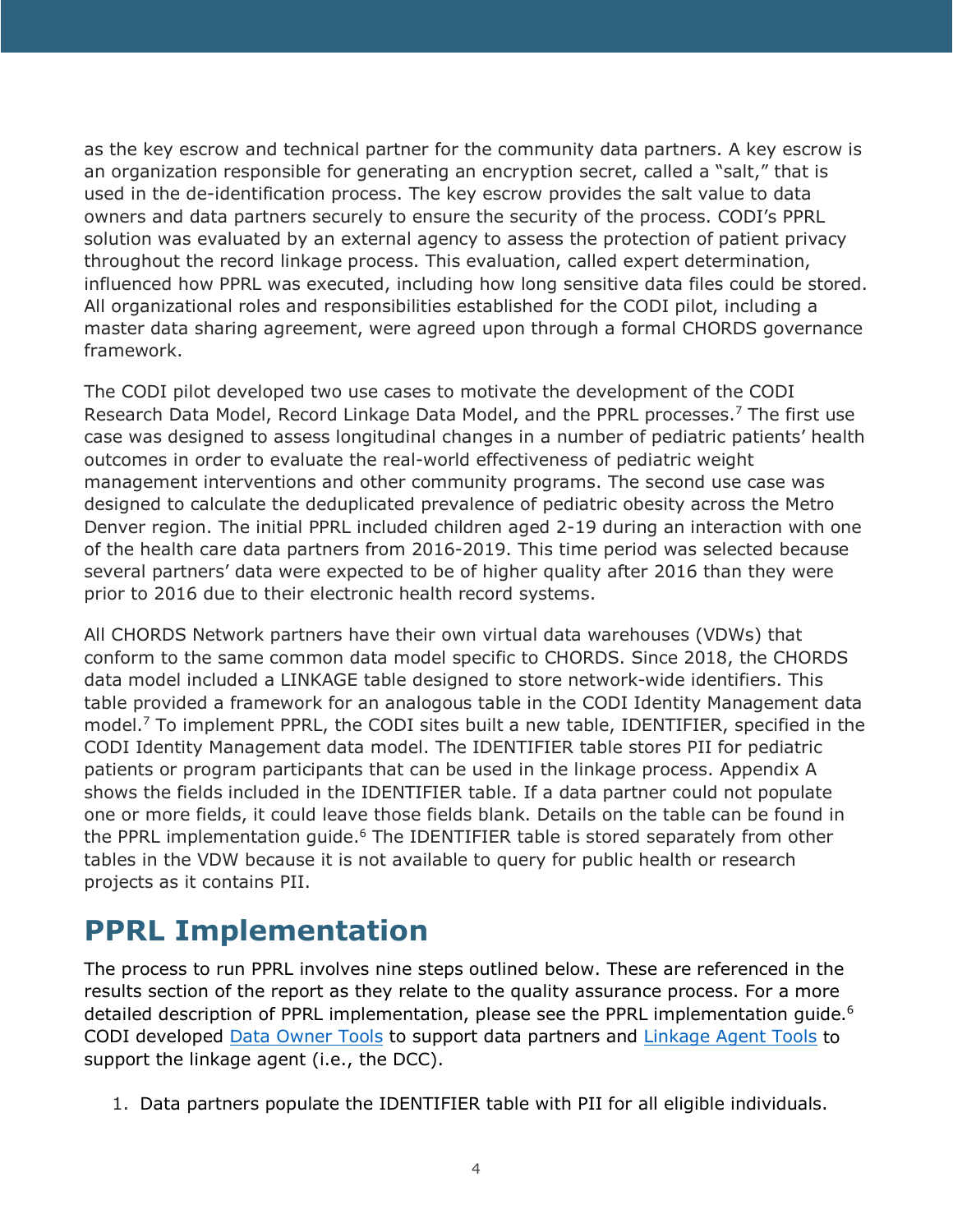- 2. A secret value, also called a salt value or key, is generated by the key escrow.
- 3. The key is disseminated to data partners.
- 4. Data partners run their instances of the [Data Owner Tools,](https://github.com/mitre/data-owner-tools) which contain scripts to extract information from the IDENTIFIER table and supply it to anonlink, generating de-identified, hashed data with the key.
- 5. All partners delete key values to reduce the possibility of reidentification.
- 6. Data partners send de-identified data to the DCC.
- 7. The DCC runs its instance of anonlink to generate unique, network-wide identifiers (LINKIDs).
- 8. The DCC sends LINKIDs to data partners.
- 9. Data partners load LINKIDs into their virtual data warehouses (VDWs).

One component of PPRL that is particularly relevant to the quality assurance process is the way that anonlink was deployed for CODI to match individuals (Step 7). The DCC uses the software [Linkage Agent Tools](https://github.com/mitre/linkage-agent-tools/) to run anonlink four separate times with different information to create linkages. Each time anonlink is run it uses a different project, or unique combination of individual characteristics, which informs the tool which data elements should be used. All projects include the same first three characteristics: name, sex, and birthdate, but the fourth characteristic is different. The four projects include:

- Given and family name, sex, birthdate, and address
- Given and family name, sex, birthdate, and zip code
- Given and family name, sex, birthdate, and phone number
- Given and family name, sex, birthdate, and parent's email address

Each project is run for all patients and when matches are identified, they are recorded in a database. Two records are considered a match if their hashed information, creating a data structure called a Bloom filter, are within a certain distance of one another. Distance between Bloom filters is measured using a Sørensen–Dice coefficient. Records are considered a match in one project if the coefficient is greater than or equal to 0.8 (i.e., 80% concordance). This threshold of 0.8 was selected after performing tuning on a synthetic dataset, standards of practice in the field, and an examination of data quality across the network. After all projects are run, final matches are selected. If matches are identified by any project and the resulting linkages do not conflict, then the linkage information is returned. If there is a case where linkage information conflicts, then matching is based on how many projects patients were successfully matched on.

For example, a patient at Organization A and one at Organization B successfully match on the [name, sex, birthdate, address] and the [name, sex, birthdate, phone number] projects but not the other two projects. The information that matched in the first two projects reached a high enough threshold of 0.8, so the Linkage Agent Tools would consider the patients to be the same individual at each organization. Enough PII matched to suggest that there's a very good chance the patients are the same person, despite matching on only two of four projects. Because clear text PII is often fraught with data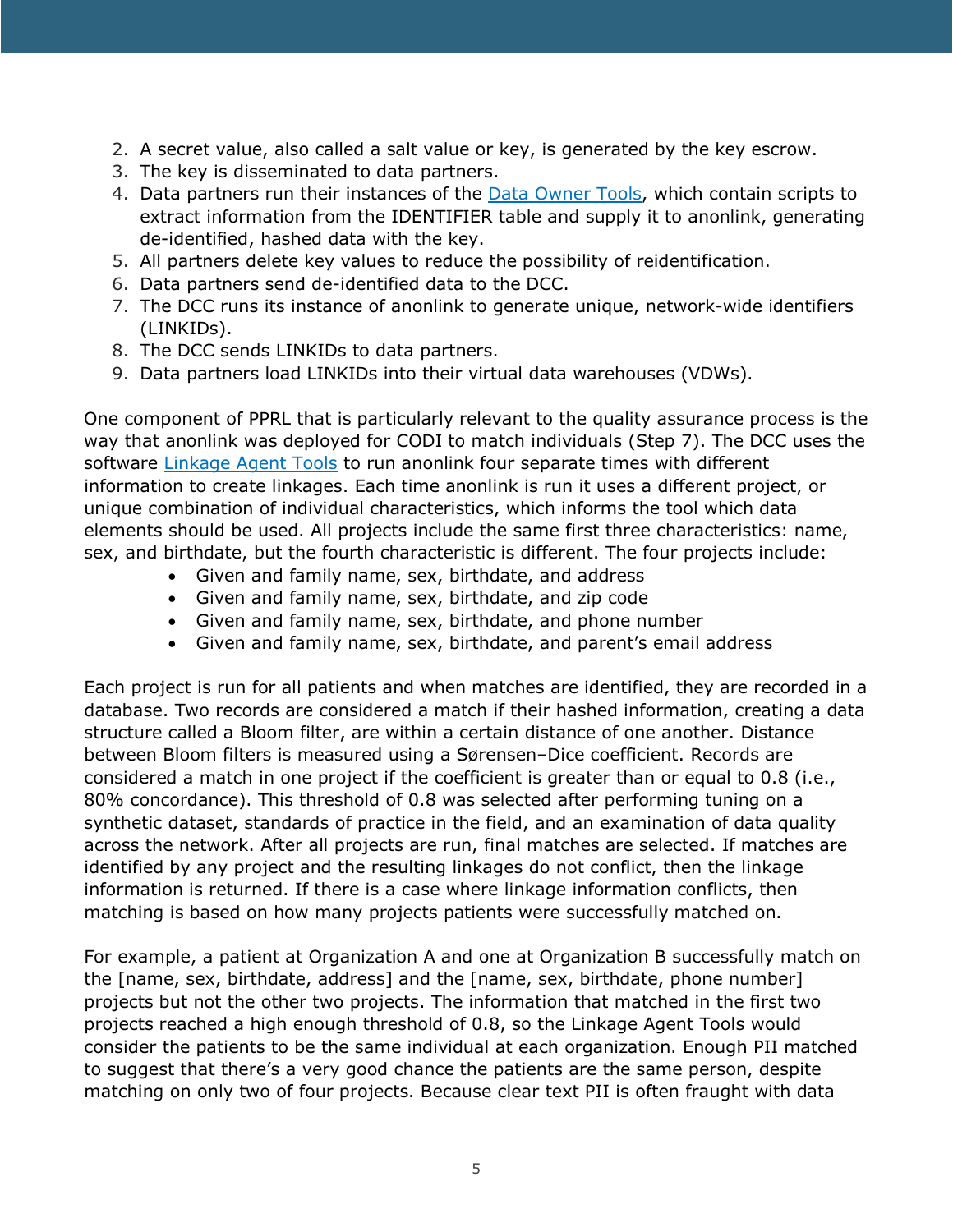entry errors (e.g., misspelling names, incorrect birthdates, addresses, or emails), matching is based on a high probability that patient information is the same or very similar, rather than expecting each component of PII to be exactly the same. If all PII had to be exactly the same, the linkage process would miss many real links across organizations (e.g., produce many false negatives). After this iterative process of running each anonlink project, a final LINKID is generated to indicate patient matches and the LINKIDs are sent back to data partners to continue with Step 8 listed above.

## <span id="page-6-0"></span>**Results**

### **Running PPRL**

The CHORDS data partners have collectively run PPRL twice since the beginning of the CODI pilot. This section describes each round of running PPRL and the challenges that arose in each round.

**Round 1:** There were two main challenges that arose during the first iteration of PPRL. The first challenge was that the processing time was extremely slow. The original version of Linkage Agent Tools used a query processing system called [TinyDB](https://tinydb.readthedocs.io/en/latest/) to store and process linkage results obtained from anonlink. TinyDB was originally selected to minimize the dependency requirements when installing Linkage Agent Tools. Unfortunately, TinyDB was not able to maintain acceptable performance on the scale of the linkage information being generated in this setting. TinyDB was eventually replaced by a more powerful query processing system called [MongoDB,](http://www.mongodb.org/) which is designed to maintain and query larger data sets. After several improvements it took the DCC approximately 40 hours to complete on a single server with eight CPU cores.

The second challenge was a data quality issue. The degree of overlap between data partners seemed low compared to previous work using health information exchange identifiers. Upon further inspection of individuals who had PPRL identifiers assigned, one data partner discovered that they had implemented an extract, transform, and load (ETL) process that selected children who were aged 2-19 on the date of the ETL (which occurred weekly), rather than during the eligibility period. Thus, the resulting cohort from that data partner was incorrect. Had the security processes allowed the data partner to retain the key, they could have rerun Data Owner Tools and sent new, corrected, de-identified data to the DCC for linkage with no additional time required of other CODI data partners. But since data partners had deleted their key values (per Step 5 in the PPRL process), the team decided to initiate the PPRL process again. This experience confirmed that patients could not be reidentified once the key values were deleted. Thus, an upside to this error was that it inadvertently validated that the PPRL process as designed made patient reidentification impossible.

Two primary lessons learned from the first iteration of PPRL were 1) processing time is a limiting factor and 2) if one data partner makes an error, all partners must rerun PPRL.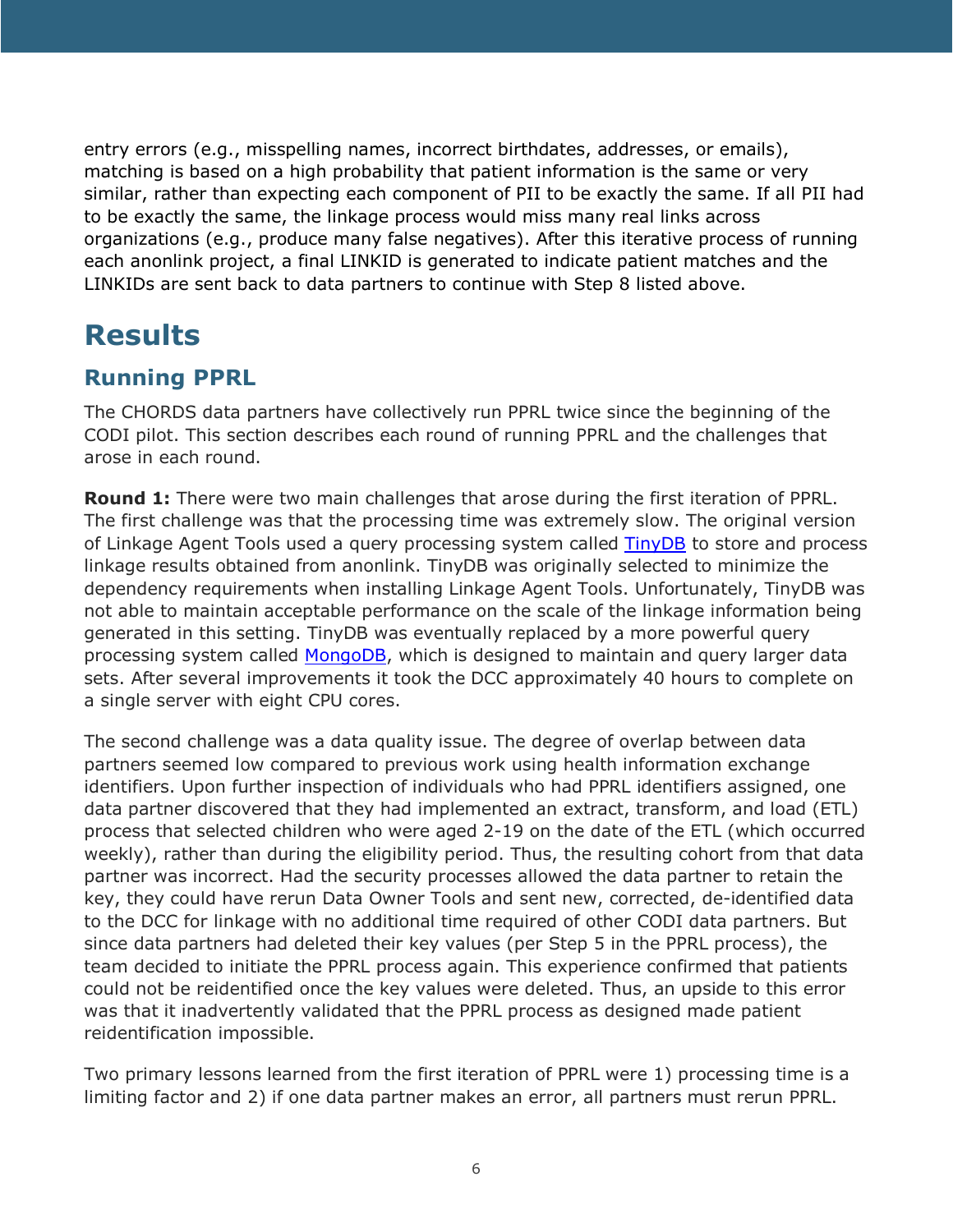**Round 2:** Another ETL error occurred on the second iteration of PPRL when a different data partner mistakenly switched column headers (GIVEN\_NAME and FAMILY\_NAME) in their IDENTIFIER table. Preliminary Round 2 results looked incorrect again compared to previous linkage work within the Network. The data partner with the error was able to regenerate the hashed PII file without requiring the entire group to rerun PPRL and thus PPRL results from the second run could be used.

# <span id="page-7-0"></span>**Data Validation**

After the second round of PPRL created usable LINKIDs, the next step was to validate the PPRL process. The CODI team was able to explore concordance in sex and birth date between linkage matches across data partners for a subset of matches. These demographic characteristics were chosen because they were available in the DEMOGRAPHICS table and were able to be queried from all partners. This was only possible after the initial CODI research use case queries (described earlier in the Initiating PPRL section) had been run, and the DCC had individual-level, linked data from multiple partners. This analysis was enabled through the CODI Master Data Sharing and Use Agreement and the Community Data Partner Memoranda of Understanding, which allow the DCC to conduct data quality analyses across sites.<sup>8</sup>

Table 1 shows the percent of pediatric records that matched and shows sex and birth date concordance across each combination of three health care and two community data partners. The percent of patients matching across health care and community data partners varied widely. Between health care data partners, the percent of matching patients ranged from 2-35%. Between community data partners, the percent of matching patients was only around 1%, suggesting little overlap in populations. Both community data partners matched a moderate to high percentage of patients to the health care data partners. Community Data Partner #1 matched between 13-33% of its clients to at least one health care data partner; Community Data Partner #2 matched between 17-60% of its clients to at least one health care data partner. Ranges could be driven by a variety of factors, including the size and service area of the organization and the types of patients or clients in an organization (e.g., inpatient and/or ambulatory services).

The concordance of sex for linked records was high across all the partners, ranging from 93.7-100%. For Community Data Partner #2, approximately 22% of clients were missing information on sex. In this case, clients with an unknown sex were not considered discordant, which drove up the percentage of concordant links for sex for this data partner. While record linkage creates the possibility to "fill in" a patient's missing value with data from a linked data partner, exploring this functionality was outside the scope of PPRL quality assurance analyses.

The concordance of birth date had a wider range from 47.1-91.4%. Lower concordance was driven by Health Care Data Partner #3, which returned as low as 56.3% concordance with Health Care Data Partner #1 and 47.1% concordance with Community Data Partner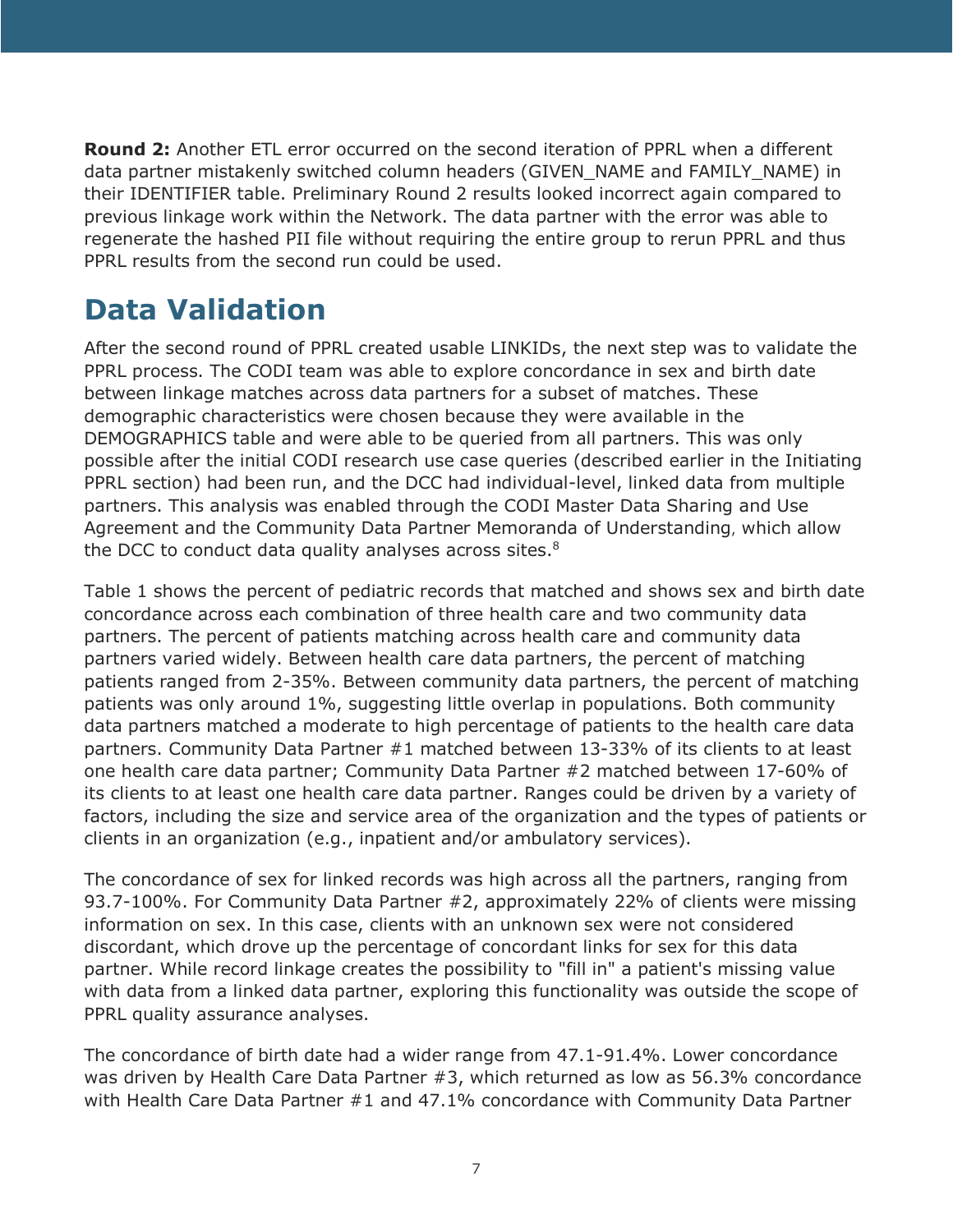#2. The ideal level of concordance between partners depends on multiple factors, including underlying data quality of data partners and the ways the data are going to be used. For example, a clinical use case that would be highly sensitive to false positives may set a higher concordance threshold of 90% or greater, whereas use cases where missing linkages could bias results (e.g., a diagnosis-based use case) may benefit from a lower threshold. CODI expected birth date concordance of at least 80% for its first two use cases. While birth date concordance met this threshold across all other health care and community data partners, the consistently low birthdate concordance for Health Care Data Partner #3 warranted further evaluation.

#### *Table 1. Percent of matched pediatric patients and demographic concordance across three health care and two community data partners using privacy-preserving record linkage (PPRL)*

| % matched<br>first DP<br>% matched<br>second DP                                                                                                                               | % Sex<br>concordance<br>%DOB<br>concordance | Health Care Data<br>Partner #1 |                | Health Care Data<br>Partner #2 |                   | Health Care Data<br>Partner #3 |                | Community Data<br>Partner $#1$ |                 |
|-------------------------------------------------------------------------------------------------------------------------------------------------------------------------------|---------------------------------------------|--------------------------------|----------------|--------------------------------|-------------------|--------------------------------|----------------|--------------------------------|-----------------|
| <b>Health Care</b><br>Data Partner #2                                                                                                                                         |                                             | HCDP1:<br>35%                  | Sex:<br>99.8%  |                                |                   |                                |                |                                |                 |
|                                                                                                                                                                               |                                             | HCDP2:<br>11%                  | DOB:<br>85.8%  |                                |                   |                                |                |                                |                 |
| <b>Health Care</b><br>Data Partner #3                                                                                                                                         |                                             | HCDP1:<br>17%                  | Sex:<br>99.7%  | HCDP2:<br>19%                  | Sex:<br>99.8%     |                                |                |                                |                 |
|                                                                                                                                                                               |                                             | HCDP3:<br>4%                   | DOB:<br>56.3%  | HCDP3:<br>14%                  | DOB:<br>70.7%     |                                |                |                                |                 |
| Community<br>Data Partner #1                                                                                                                                                  |                                             | HCDP1:<br>1%                   | Sex:<br>100.0% | HCDP2:<br>$1\%$                | Sex:<br>99.9%     | HCDP3:<br>$< 1\%$              | Sex:<br>99.8%  |                                |                 |
|                                                                                                                                                                               |                                             | CDP1:<br>15%                   | DOB:<br>86.7%  | CDP1:<br>33%                   | DOB:<br>92.5%     | CDP1:<br>17%                   | DOB:<br>81.8%  |                                |                 |
| Community<br>Data Partner #2                                                                                                                                                  |                                             | HCDP1:<br>$< 1\%$              | Sex:<br>96.1%* | HCDP2:<br>$< 1\%$              | Sex:<br>$93.7\%*$ | DP3:<br>$< 1\%$                | Sex:<br>98.8%* | CDP1:<br>$< 1\%$               | Sex:<br>100.0%* |
|                                                                                                                                                                               |                                             | CDP2:<br>60%                   | DOB:<br>91.4%  | CDP2:<br>45%                   | DOB:<br>85.9%     | CDP2:<br>17%                   | DOB:<br>47.1%  | CDP2:<br>$1\%$                 | DOB:<br>66.7%   |
| *Community Data Partner #2 had a significant number of individuals with unknown sex.<br>These individuals were excluded from the denominator in the % concordant calculation. |                                             |                                |                |                                |                   |                                |                |                                |                 |

The CODI team took a multifaceted approach to evaluating low birth date concordance across several data partners. There are two potential drivers of low birthdate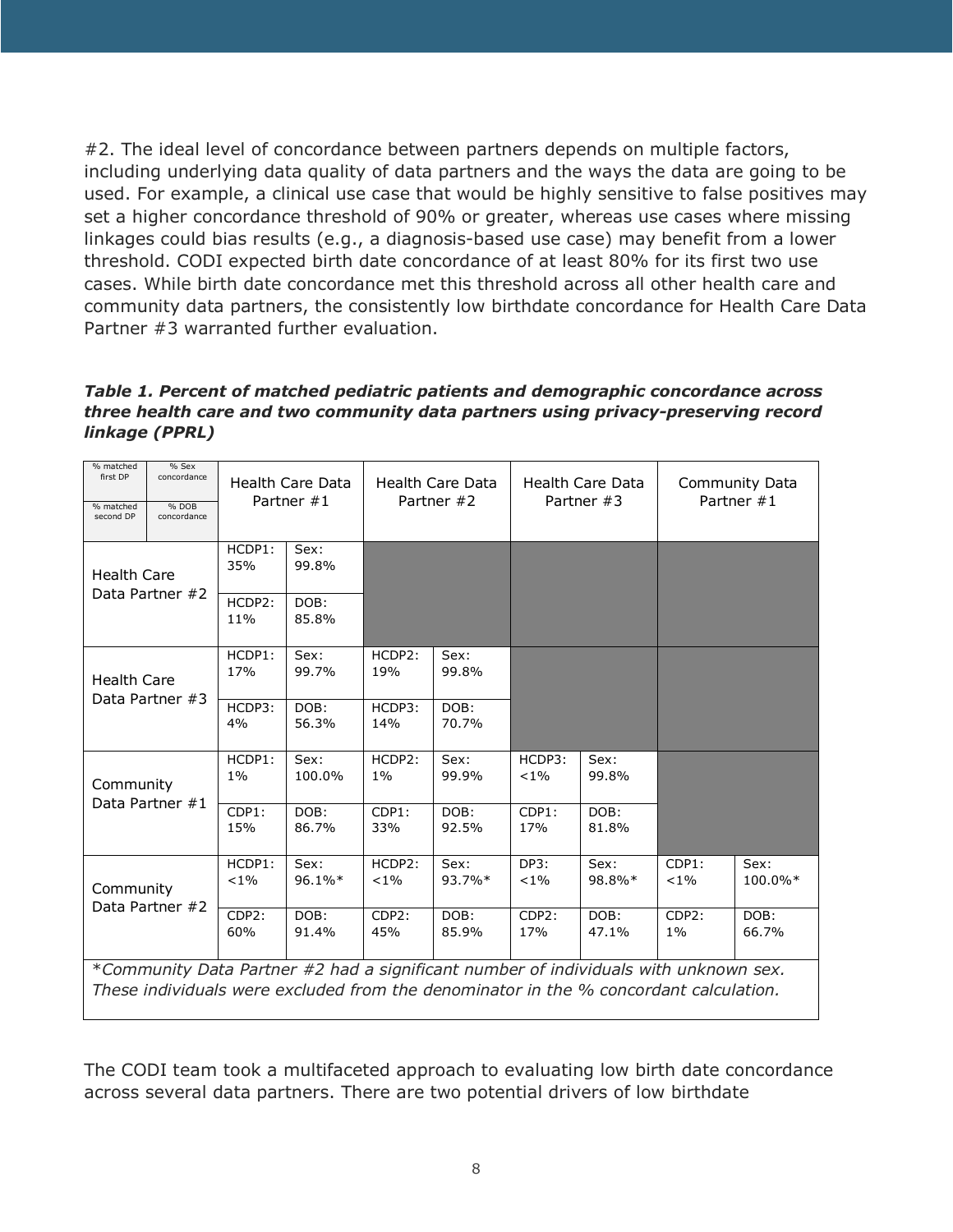concordance—a data quality issue from a data partner and/or a problem in the anonlink matching process. Because birth date concordance was low for all Health Care Data Partner #3 linkages, the CODI team began examining birthdate data quality.

### **Birth Date Data Quality Checks**

The CODI team performed the following data quality checks with Health Care Data Partner #3 only:

- Confirm birth dates in the patient DEMOGRAPHICS table (from which the IDENTIFIER table is created) match birth dates in the IDENTIFIER table
- Confirm the time zone for birth time and ensure Mountain Time like the other data partners
- Confirm dates are in ISO (YYYY-MM-DD) format in the IDENTIFIER table and are being exported as such in the pii.csv folder (part of the PPRL process)

Health Care Data Partner #3 confirmed that all criteria were met. Next, the CODI team examined birth date data quality across all data partners. The DCC performed the following data quality checks for all data partners:

- Distributions of birth month, day, and year for discordant birth date links; specifically looking for placeholder (e.g., January 1) or missing dates
- Number of discordant birth date matches that would be corrected by a month-day swap, indicating a common data entry issue
- Time between discordant birth dates across sites; specifically looking for clusters such as 1 day, month, or year differences that could indicate a common data entry issue or a low threshold for PPRL date matching

Figure 1 provides an example of the distributional comparisons for birth month, day, and year across discordant birthdates between Health Care Data Partner #3 and Health Care Data Partner #1. It shows expected distributions with relatively few outliers across organizations. Notably, there were more possible outliers in Health Care Data Partner #1 than Health Care Data Partner #3, but the latter had the most discordant birth dates.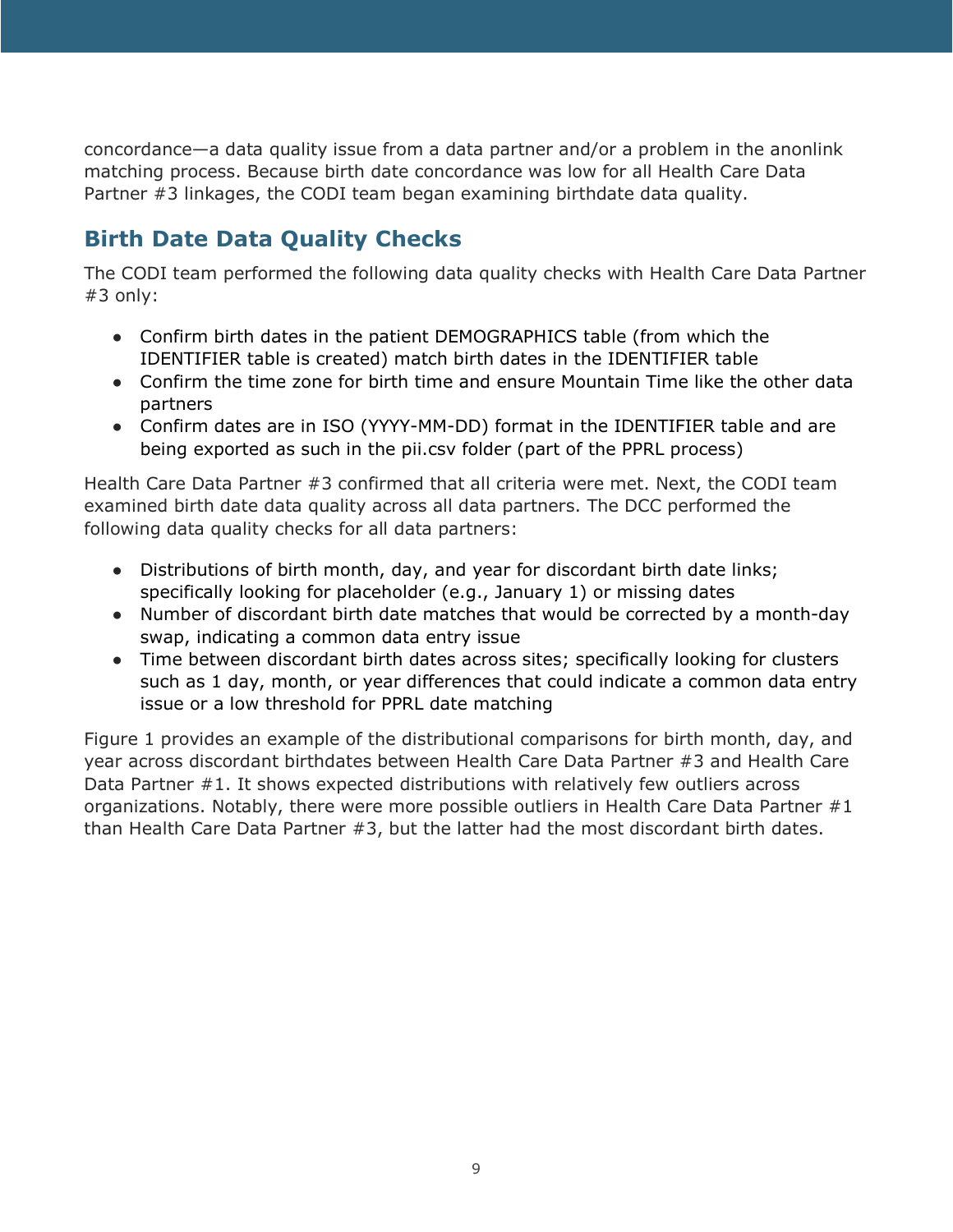

*Figure 1: Distribution of birth year, birth month, and birth day for linkages with discordant birthdates between two health care data partners.\**

*\* Health care data partners are labeled as Health Data Partners in the figure.*

Table 2 shows the number of discordant birth date matches that would be corrected by a month-day swap for each data partner combination. Overall, very few birthdates would have become concordant if the month and day would have been swapped, indicating that this was not driving the high number of discordant birthdates.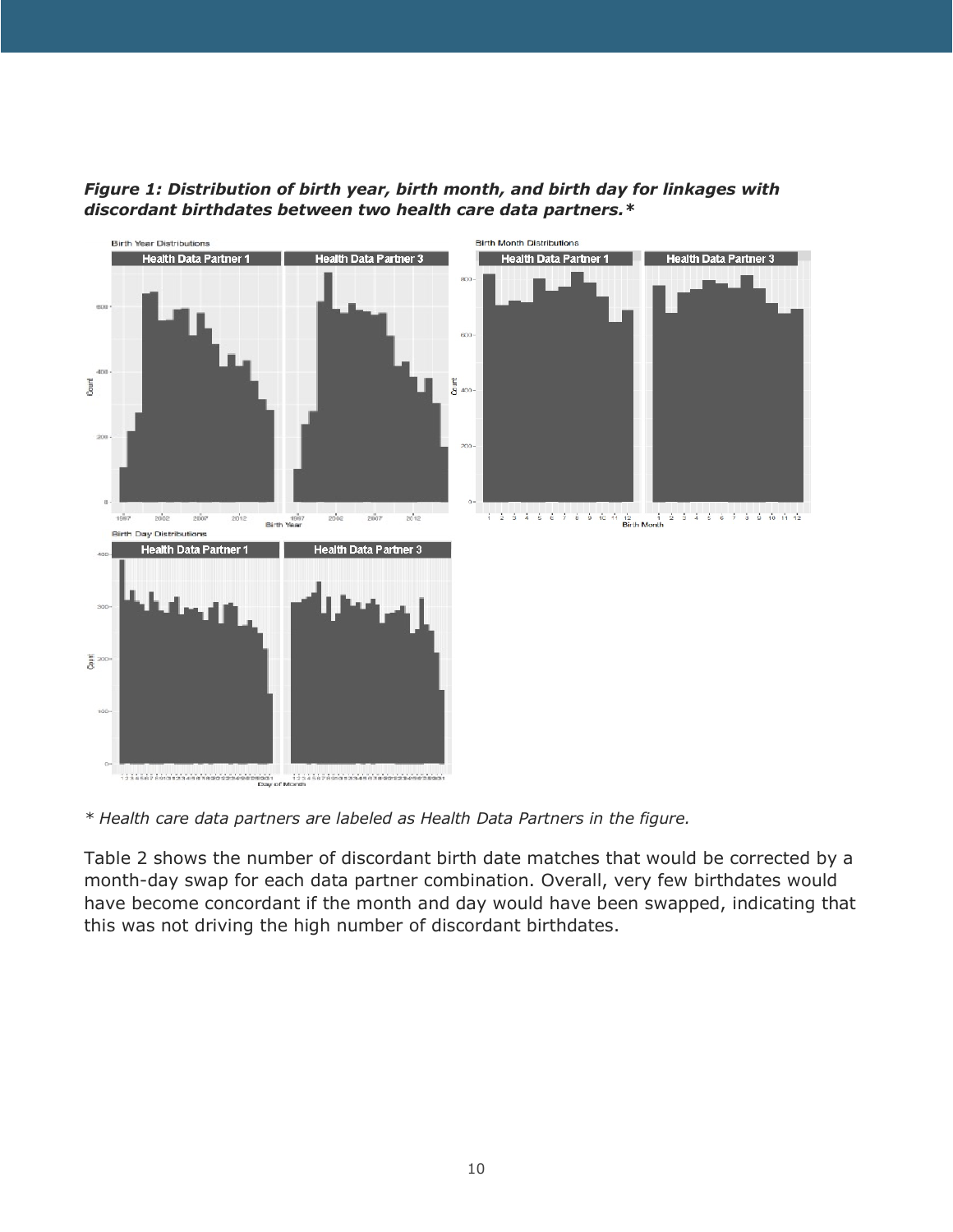*Table 2: Number of discordant birth date matches that would be corrected by a monthday swap for each data partner combination.*

| Corrected by<br>month-day swap/<br>Not corrected by<br>month-day swap<br>with sensical date | Health Care<br>Data Partner<br>#1 | Health Care<br>Data Partner<br>#2 | Health Care<br>Data Partner<br>#3 | Community<br>Data Partner<br>#1 |
|---------------------------------------------------------------------------------------------|-----------------------------------|-----------------------------------|-----------------------------------|---------------------------------|
| Health Care Data<br>Partner #2                                                              | 8/2,408                           |                                   |                                   |                                 |
| Health Care Data<br>Partner #3                                                              | 14 / 3,779                        | 29 / 8,591                        |                                   |                                 |
| <b>Community Data</b><br>Partner $#1$                                                       | 2/65                              | 0/86                              | 0/99                              |                                 |
| <b>Community Data</b><br>Partner #2                                                         | 0/18                              | 0/18                              | 0/22                              | 0/1                             |

Figures 2 and 3 show time between discordant birth dates for two sets of health care data partners. Figure 2 shows days between discordant birth date matches for Health Care Data Partners #1 and #3. Health Care Data Partner #3 was the partner with the highest rate of discordant birth date matches. There are three scales presented in each figure: discordant birth dates that are 0-31 days different, 0-365 days (1 year) different, and the entire range of difference (in days). For reference, Figure 3 shows the same analysis for Health Care Data Partners #1 and #2, which had high (85.8%) birth date concordance.

Among two partners with a high percentage of discordant birth dates, Figure 2 shows some clustering of discordant birth dates that differed by 1 day, 10 days, each month mark, and each year mark. However, there is a similar pattern in Figure 3 among two partners with a low percentage of discordant birthdates. One hypothesis explaining this pattern is that birthdates were not entered correctly by one or both data partners (e.g., 10/12/2009 vs. 10/13/2009). This would constitute an underlying data quality issue. Because the same pattern was also found among two partners that had a high percentage of birth date concordance, it is unlikely that this is driving the high birthdate discordance seen for Health Care Data Partner #3 and other sites.

A second hypothesis is that the anonymized strings produced in the hashing process make proximate birth dates (e.g., 10/12/2009 and 10/13/2009) match because they are very close together. This is by design, as the linking process attempts to find matches where typos have been introduced into the data. However, because the differences in days between discordant matches fall across a broad spectrum, it suggests that data entry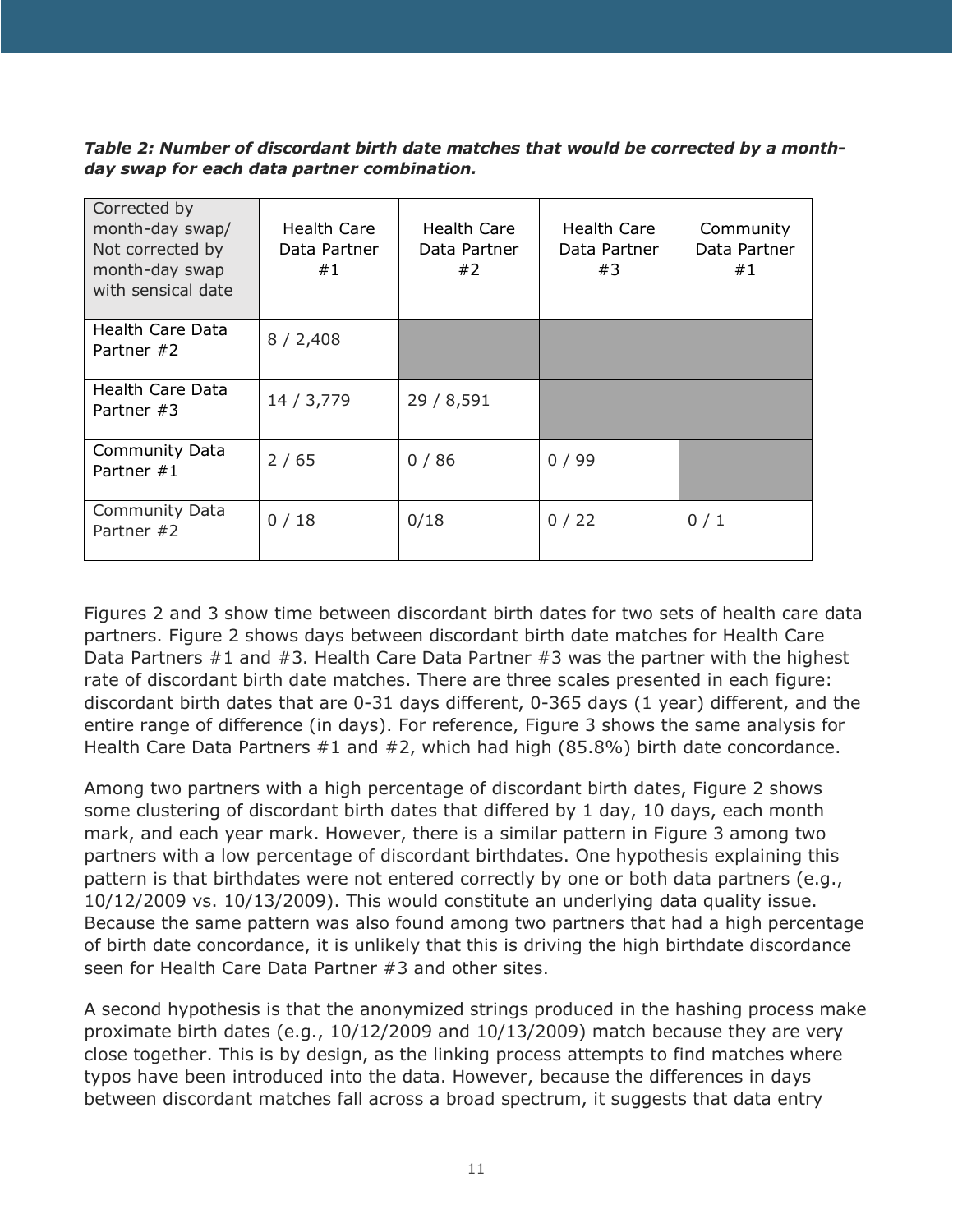errors and matching thresholds alone are likely not responsible for birthdate discordance.

#### *Figure 2: Days between Birthdate Discordant Matches for Health Care Data Partner #1 and Health Care Data Partner #3, shown at three scales from 0-31 day difference, 0-365 day difference, and the total range of difference.*

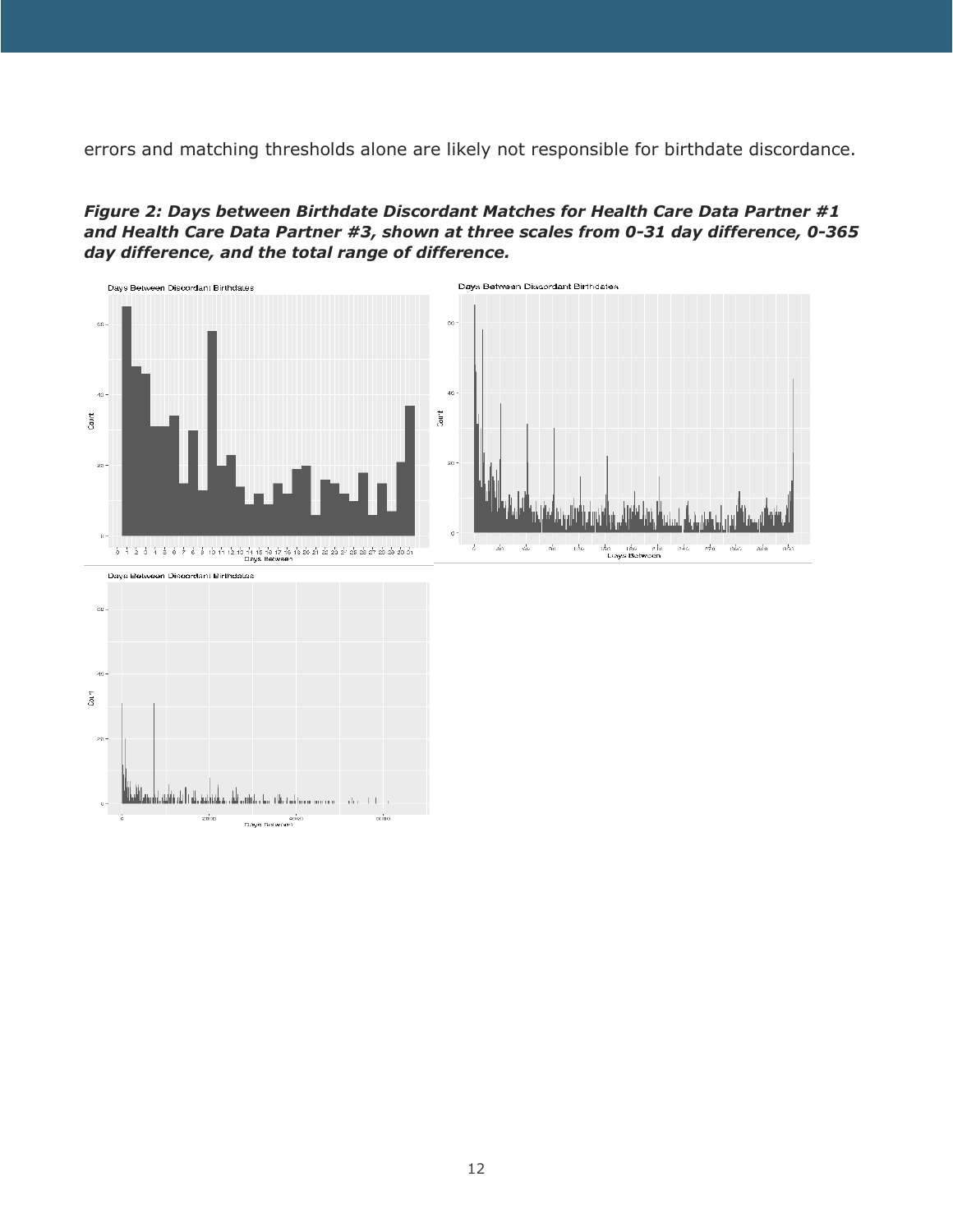*Figure 3: Days between Birthdate Discordant Matches for Health Care Data Partner #1 and Health Care Data Partner #2, shown at three scales from 0-31 day difference, 0-365 day difference, and the total range of difference.*



## <span id="page-13-0"></span>**Anonlink Matching Process**

None of the examinations of birthdate data quality revealed issues large enough to create the extent of birth date discordance that was observed. The CODI team then began to look into the PPRL process as the second possible driver of birth date discordance. By design, PPRL has an extensive process of garbling individual identifiers so that individuals cannot be traced back to their PII in data partner systems. These security measures, while essential, pose challenges for PPRL quality assurance (QA) around PII used to link individuals. One way to identify whether an issue with the PPRL process was driving birth date discordance was to examine the MongoDB database created by Linkage Agent Tools that housed the output of the anonlink projects.

It is important to note that the database contains networks of record linkages. As an example, the database can contain a network where Person 1 at Organization A matches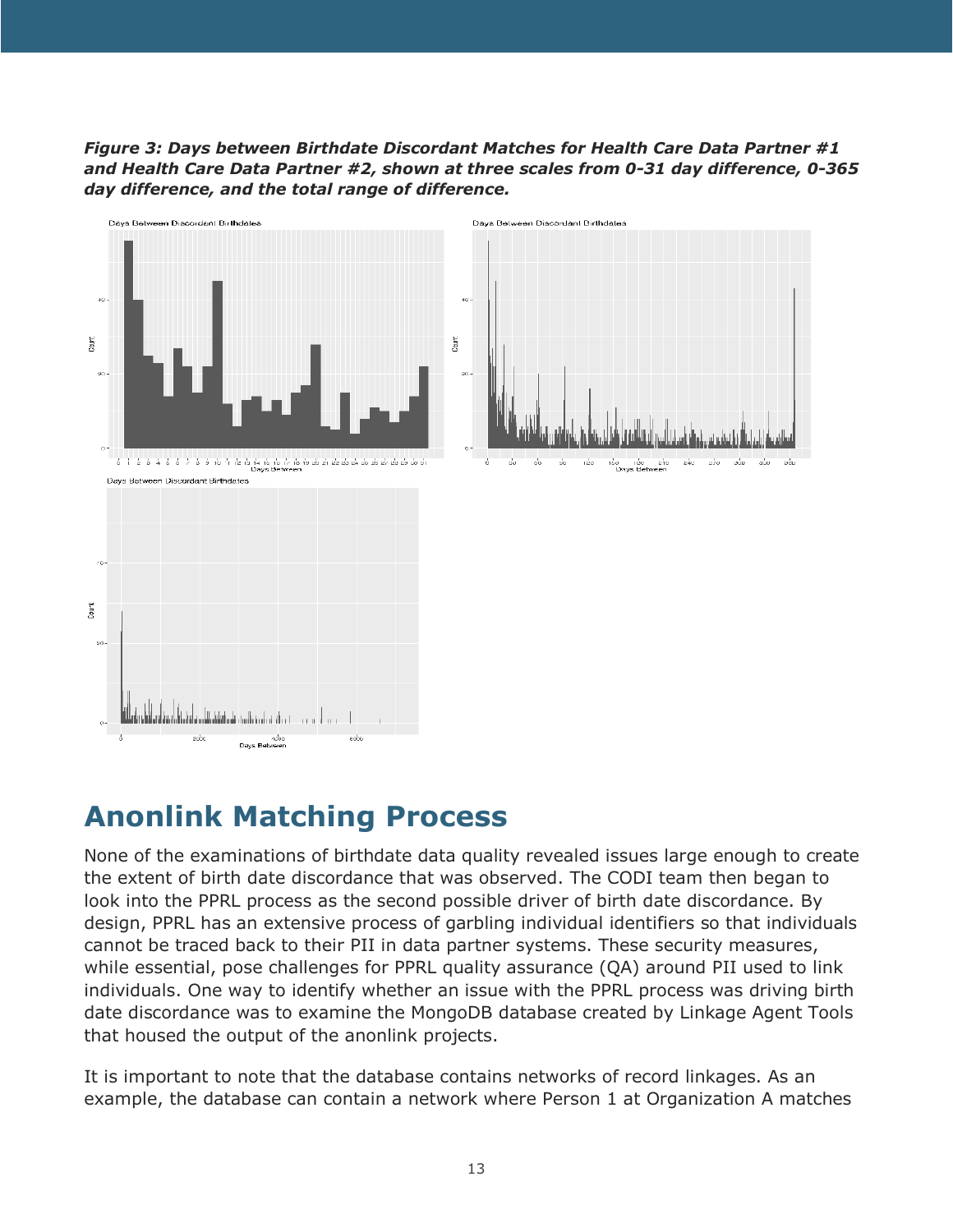to Person 5 at Organization B via the name, sex, birthdate, and address project. That network can also contain the same Person 5 at Organization B who matches to new Person 10 at Organization C via the name, sex, birthdate, and telephone number project. Additionally, the network could contain the same Person 10 at Organization C who matches to a new Person 2 at Organization A via the name, sex, birthdate, and zip code. This final piece of information introduces a conflict in the network, as the match network identifies two separate individuals at Organization A (person 1 and person 2) as a potential match. Linkage Agent Tools contains an algorithm to resolve these situations, favoring linkages which are established by a greater number of anonlink projects.

The following data quality checks were performed on the database of anonlink results:

- A query was developed examining the number of projects that matched for each link network. The lowest possible number of projects is 1 and the highest possible number of projects is roughly unbounded due to the fact that the link networks can contain a high number of conflicting links.
- A back tracing program was built to identify the specific projects used to match a single anonymized link ID across partners. Results included the number of different records from each data partner that were in the network for a given link ID and the specific anonlink project combinations for each potential record match. A subset of links with discordant and concordant birth dates were analyzed to see if patterns emerged.

The second data quality check, which looked at the way a specific link was formed from each data partner and anonlink project, revealed that many patients were only linking on the project that included name, sex, birth date, and parent email. These links were not being made on other projects, such as those including address or phone number. The CODI team discovered that if email data were missing the missing data could still be included in the matching process. The team asked the health care data partners to report the percentage of records in their IDENTIFIER table missing parent email address, and this revealed that 66-80% of parent email data was missing. This led to the hypothesis that the inclusion of a project using a field with high missingness may create a large number of weak or erroneous links, which could drive birth date discordance.

## <span id="page-14-0"></span>**Next Steps**

The CODI project team plans to continue investigating the PPRL process into 2022. To test the hypothesis of missing email data causing erroneous matches, the CODI team will create a script using the MongoDB database created by Linkage Agent Tools to examine what the results of the matching process would have been if only three anonlink projects were used. This analysis may show enough improvement to rerun the PPRL process with this change to obtain satisfactory results.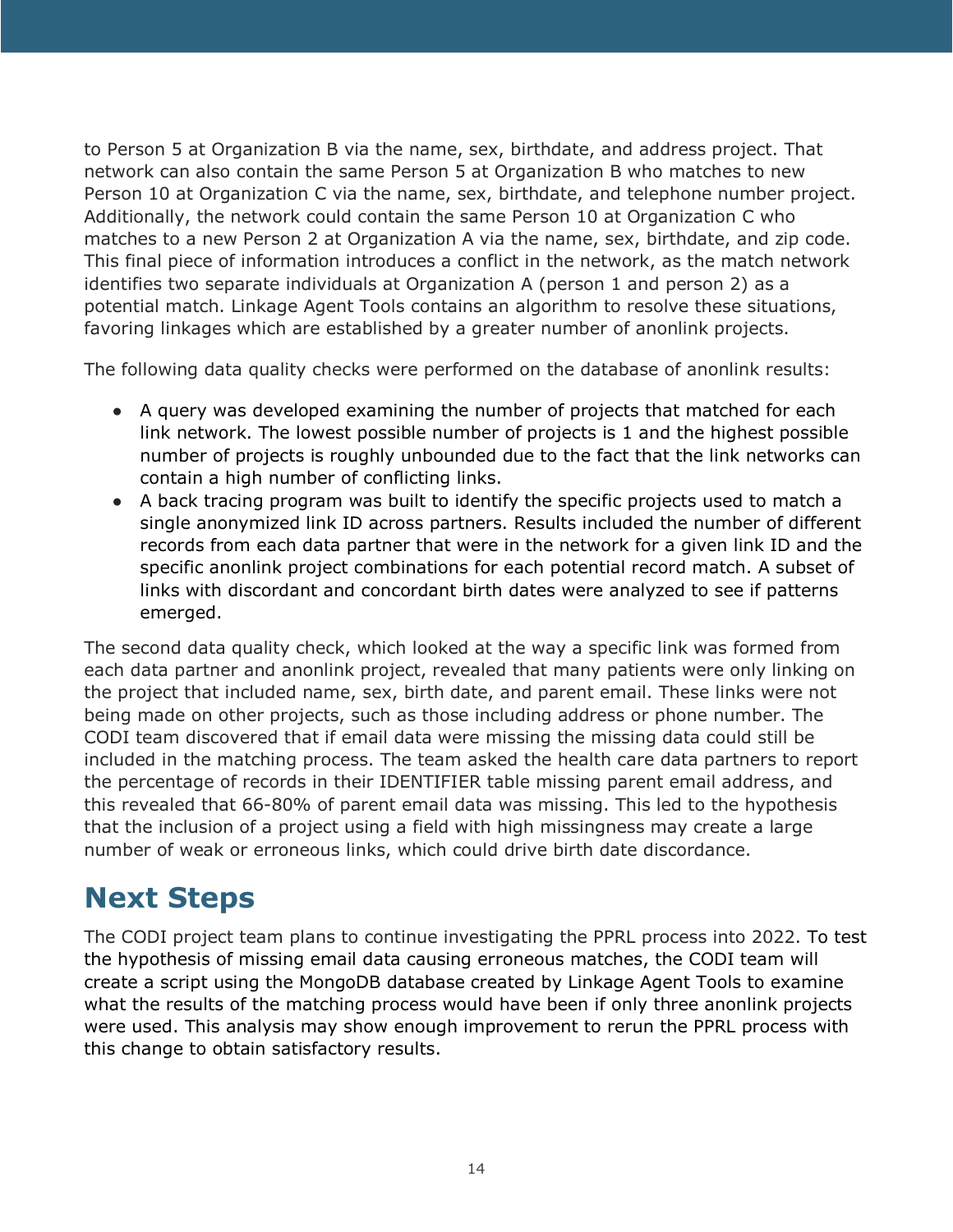Additionally, the CODI team will re-examine the matching thresholds used by anonlink and potentially increase one or more matching thresholds. While this may reduce the number of false positive links, it could also increase the number of false negatives. To better understand the impact of raising the anonlink matching threshold, the team will record the number of linkages that have matching sex and birthdate that are lost when the threshold is raised.

If the two previous approaches do not yield satisfactory results, the CODI team may explore modifications to the algorithm used in Linkage Agent Tools to process the results from MongoDB and generate final linkages. Improvements could include assigning weights to particular anonlink projects or defining rules about which project or projects may be sufficient to create a linkage.

Finally, if the previous approaches are unsuccessful, the CODI team may consider modifying governance rules to compare clear text PII for data quality assurance processes or deploy an alternative PPRL solution to anonlink.

### <span id="page-15-0"></span>**Conclusion and Lessons Learned**

There were several challenges implementing PPRL that serve as learning opportunities for CODI, the CHORDS Network, and other groups interested in implementing a similar PPRL process. The initial run of PPRL was slow enough that it posed a timing and system bandwidth challenge for the DCC. Switching to a more powerful query processing system (MongoDB) improved processing time. Additionally, data model conformance issues in some partners caused PPRL to fail and demonstrated that a conformance issue for one partner requires all data partners to rerun PPRL. Once PPRL was successfully run, it was challenging to assess the quality of the matches. When a matching issue arose due to a low percentage of concordant birth dates, particularly for one health care data partner, identifying the source of the low concordance was complex. The important steps that PPRL takes to de-identify data also make it challenging to troubleshoot when problems occur.

CODI underwent an expert determination process to ensure that patient privacy was protected throughout each step of the record linkage process. The expert determination concluded that CODI should implement a synchronous approach, wherein salts and hashes are destroyed immediately after the LINKIDs are generated. An asynchronous PPRL approach would allow data partners and the DCC to retain salt and hashed values after the initial LINKIDs were generated. Retaining this data would facilitate QA review and facilitate or avoid re-running PPRL. Some sites considering PPRL could consider the balance between efficiency and privacy in finding a middle ground and eliminate the burden caused by the "weakest link" if PPRL fails for one partner. This may be particularly important when implementing PPRL across many organizations.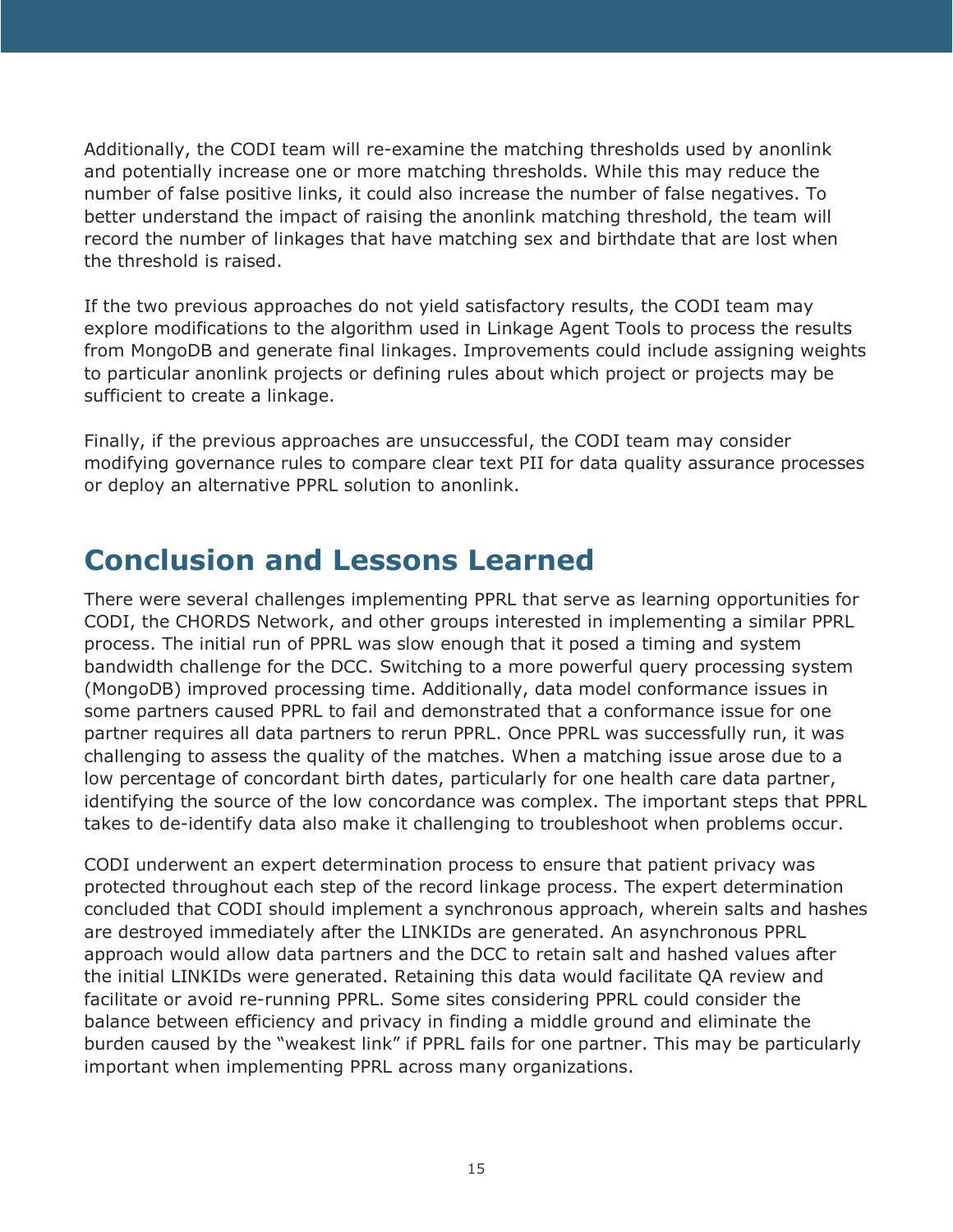Other sites that wish to implement PPRL should consider developing formal QA review for each step of the PPRL process. Some of these QA elements were implemented by CODI but not always in a systematic way.

A formal QA process could include:

- Reporting from data partners on core areas of data quality for the IDENTIFIER table before beginning Step 1 of PPRL
	- $\circ$  Completeness (e.g., number/percent of missing records across each field)
	- $\circ$  Conformance (e.g., correct data types for each field)
	- o Plausibility (e.g., number of placeholder birthdates, birthdates outside of allowable range)
	- o Persistence (e.g., expected number of patients throughout the desired period)
	- $\circ$  Deduplication, or multiple records for a single patient (e.g., the same patient with multiple addresses)
	- $\circ$  Display a small sample of rows to a user for visual inspection
- A system for generating concordance of all identifiers used in linkage
	- o Maintenance of hashed keys until after QA process is complete
	- $\circ$  Establishment of desired concordant threshold for each identifier (e.g., 80% sex concordance)
	- o The DCC could run initial concordance analyses before research queries are generated and generate a matrix of concordance across partners
	- $\circ$  Ability to quickly distinguish partners or identifier characteristics that have higher than acceptable discordance across one or more areas
- A process for communicating with data partners about identification and resolution of data quality issues, particularly for community data partners and their technical partners
	- o Includes expectations about timeliness of feedback and participation in diagnosing or fixing issues

Implementing PPRL for health care and community data partners has immense promise to provide longitudinal records showing the impact of physical, social, and behavioral interventions on an individual's overall health. While this analysis highlighted some of the initial data quality and implementation challenges in the process of PPRL using anonlink, there were a number of components about PPRL that were promising. Diverse data partners were all able to populate a standardized IDENTIFIER table to store PII for the PPRL process. Additionally, anonlink was user-friendly for data partners and its opensource nature makes it possible to share with other sites.

Overall, the number of pediatric patients that linked across most data partner organizations was high enough to create a sizeable sample for meaningful research use cases. This high sample size is still expected after tuning PPRL increases the quality of the matches. However, each use case for research, surveillance, or evaluation will have its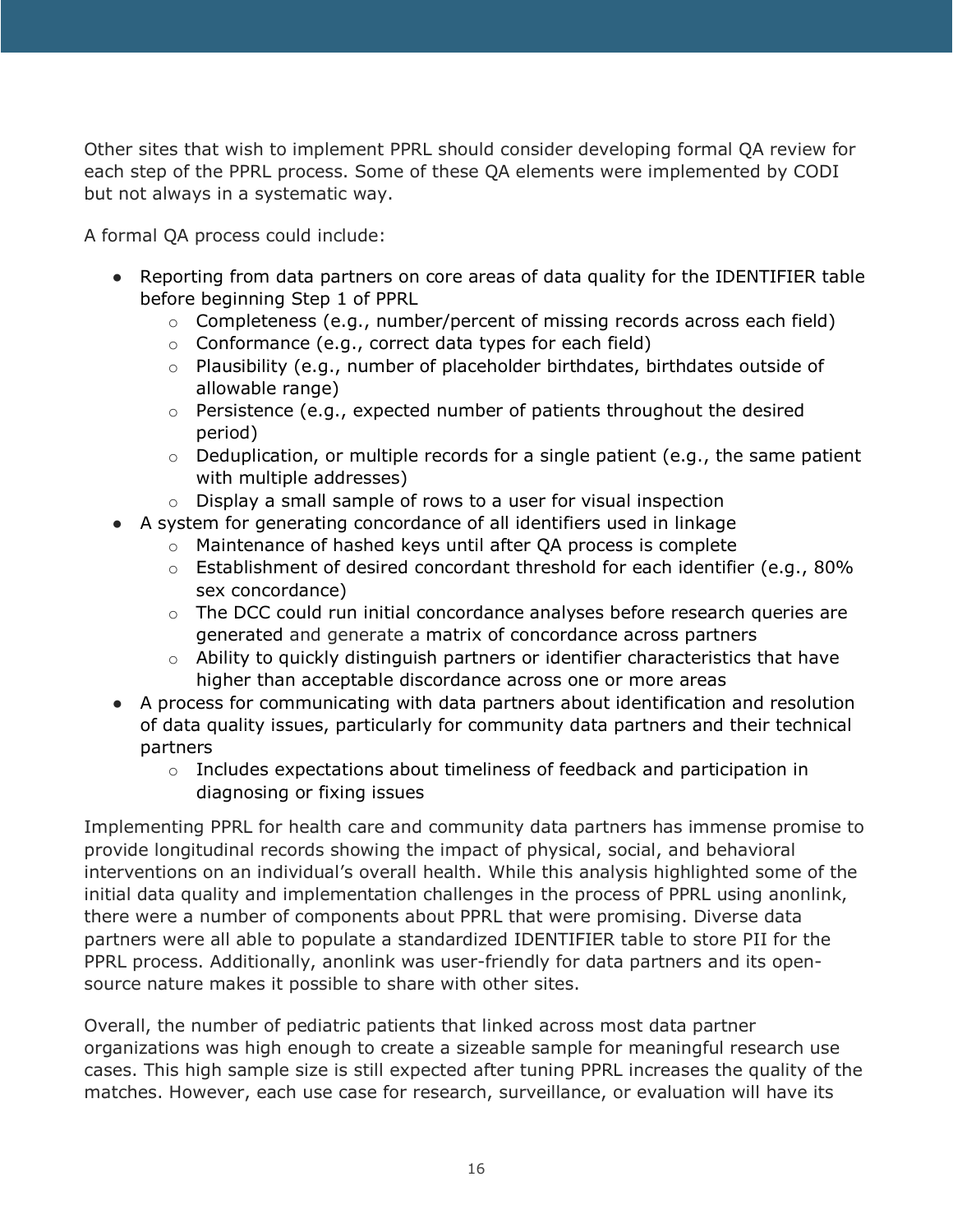own criteria for matching quality and sample size that is important to evaluate throughout the PPRL process. Finally, the high concordance of sex across linked patients indicated that some demographic information was linking well. Future quality assurance processes can continue to refine the efficiency and effectiveness of the anonlink PPRL process for large distributed data networks.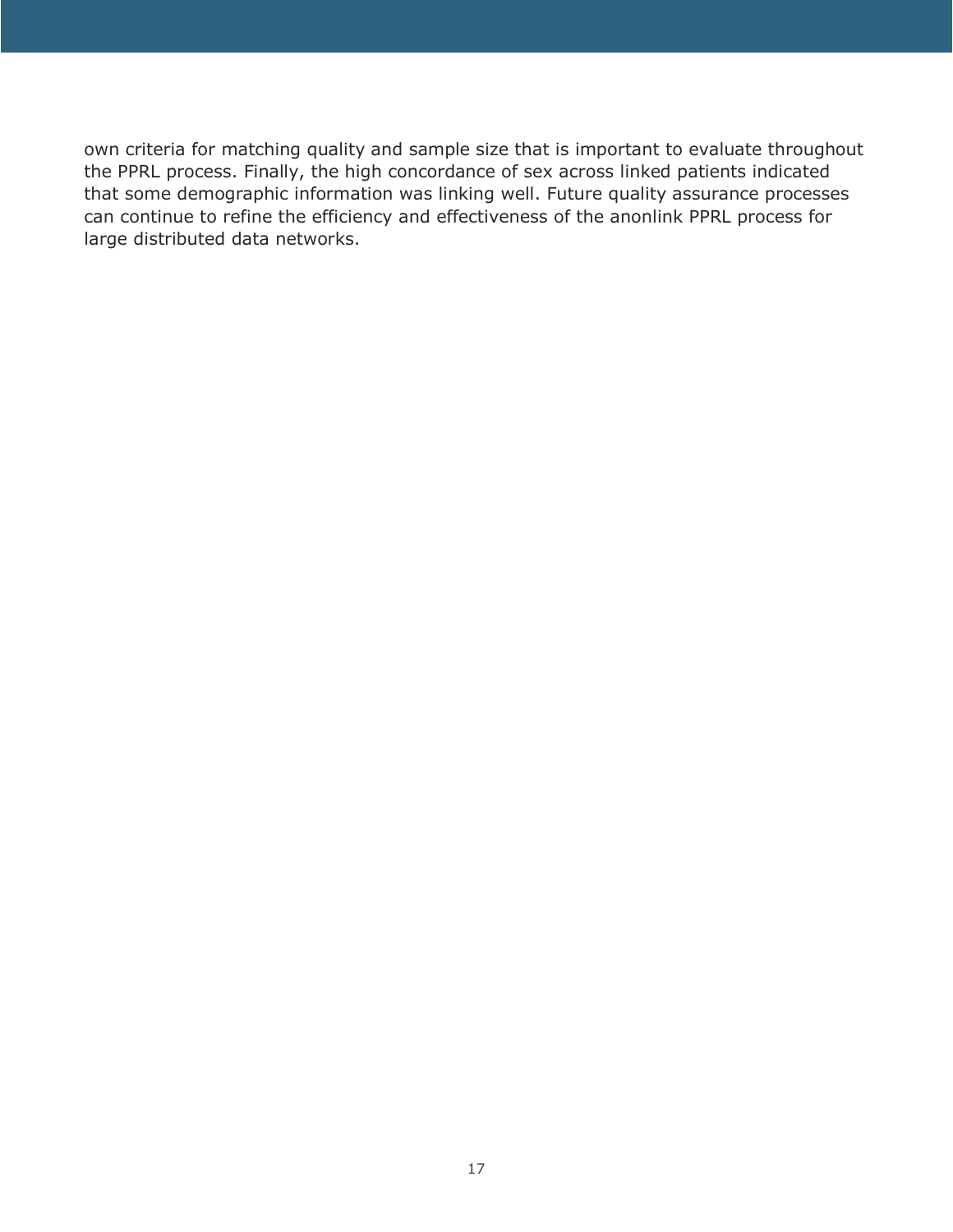### <span id="page-18-0"></span>**References**

- 1. Yousefi-Rizi, L., Baek, J.-D., Blumenfeld, N., & Stoskopf, C. J. (2021). Impact of Housing Instability and Social Risk Factors on Food Insecurity Among Vulnerable Residents in San Diego County. *Journal of Community Health*, 1-8.
- 2. Bacon, E., Budney, G., Bondy, J., Kahn, M. G., McCormick, E. V., Steiner, J. F., . . . Davidson, A. J. (2019). Developing a regional distributed data network for surveillance of chronic health conditions: the Colorado Health Observation Regional Data Service. Journal of Public Health Management and Practice, 25(5), 498.
- 3. Tumber, M. B., Bunzli, L., & Rosenberg, M. (2019). Addressing the social determinants of health: the Rhode Island state innovation model (RI SIM) experience. Rhode Island Medical Journal, 102(5), 22-25.
- 4. Scott, K. A., Davies, S. D., Zucker, R., Ong, T., Kraus, E. M., Kahn, M. G., . . . Bacon, E. (2021). A process to deduplicate individuals for regional chronic disease prevalence estimates using a distributed data network of electronic health records. Learning Health Systems, e10297.
- 5. CSIRO's Data61. (2017). Anonlink Private Record Linkage System. Retrieved from <https://github.com/data61/anonlink>
- 6. The MITRE Corporation. *CODI Privacy Preserving Record Linkage Implementation Guide*. 2020 [cited November 9, 2021]; Available from: [https://github.com/mitre/codi/blob/main/CODI%20PPRL%20Implementation%20Guide.pdf.](https://github.com/mitre/codi/blob/main/CODI%20PPRL%20Implementation%20Guide.pdf)
- 7. The MITRE Corporation. *CODI Data Model Implementation Guide*. 2020 [cited November 9, 2021]; Available from:

[https://github.com/mitre/codi/blob/main/CODI%20Data%20Model%20Implementation%20Guide.pdf.](https://github.com/mitre/codi/blob/main/CODI%20Data%20Model%20Implementation%20Guide.pdf)

8. Colorado Health Observation Regional Data Service (CHORDS). CODI Master Data Sharing and Use Agreement. *CHORDS Governance Plan 3.0.* 2021. [cited November 9, 2021] [https://www.CHORDSnetwork.org.](https://www.chordsnetwork.org/)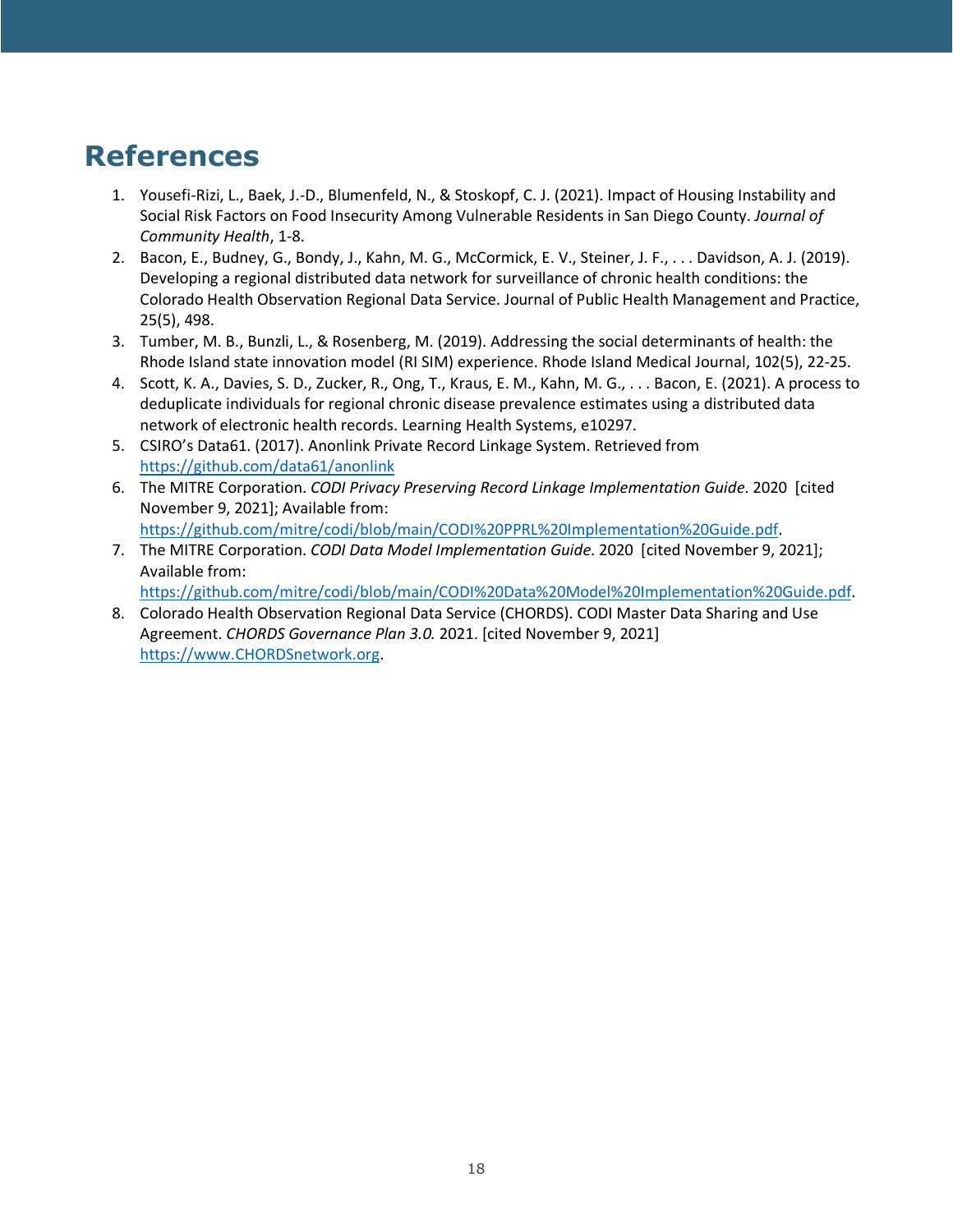# <span id="page-19-0"></span>**Appendix A: IDENTIFIER Table Fields from the CHORDS 3.5 Data Model Manual**

| <b>Name</b>         | <b>Description</b>                                                                                                              | <b>Definition</b>               | <b>Data Element</b><br><b>Provenance</b> |
|---------------------|---------------------------------------------------------------------------------------------------------------------------------|---------------------------------|------------------------------------------|
| <b>IDENTIFIERID</b> | An arbitrary,<br>unique identifier.                                                                                             | int<br><b>NOT NULL</b>          | <b>CODI</b>                              |
| PERSON_ID           | A link back to the<br>demographic<br>table.                                                                                     | NVARCHAR(36)<br><b>NOT NULL</b> | <b>CODI</b>                              |
| <b>BIRTH_DATE</b>   | Date of birth.                                                                                                                  | <b>DATE</b><br><b>NOT NULL</b>  | <b>CODI</b>                              |
|                     |                                                                                                                                 | Recommended<br>format MMDDYYYY  |                                          |
| <b>SEX</b>          | Gender or sex of<br>the person                                                                                                  | NVARCHAR(1)<br><b>NOT NULL</b>  | <b>CODI</b>                              |
|                     | $M = Male$                                                                                                                      |                                 |                                          |
|                     | $F =$ Female                                                                                                                    |                                 |                                          |
|                     | $U =$ Unknown                                                                                                                   |                                 |                                          |
|                     | $O = Other$<br>(Transsexual,<br>Transgendered, or<br>anything else that<br>does not fit into<br>one of the prior<br>categories) |                                 |                                          |
| <b>GIVEN NAME</b>   | A given name for<br>the person. Often<br>known as the<br>person's first<br>name.                                                | NVARCHAR(50)<br><b>NOT NULL</b> | <b>CODI</b>                              |
| FAMILY_NAME         | A family name for<br>the person. Often<br>known as the<br>person's last<br>name.                                                | NVARCHAR(50)<br><b>NOT NULL</b> | <b>CODI</b>                              |